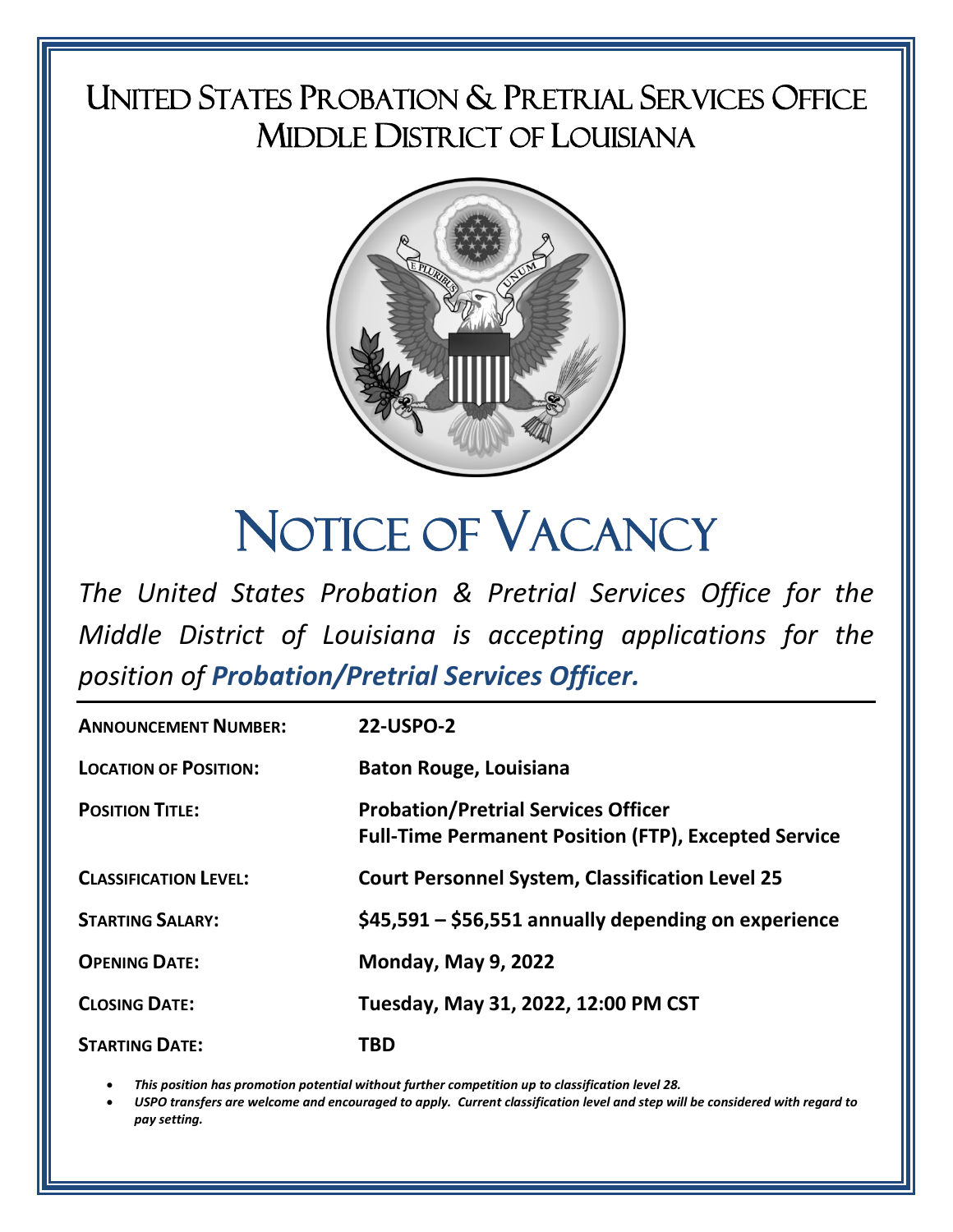#### **POSITION OVERVIEW:**

The United States Probation & Pretrial Services Office for the Middle District of Louisiana is accepting applications for the position of Probation/Pretrial Services Officer. This position reports to a Supervisory United States Probation Officer. By statute, Probation/Pretrial Services Officers serve in a judiciary law enforcement position and assist in the administration of justice and promote community safety, gather information, supervise offenders/defendants, interact with collateral agencies, prepare reports, conduct investigations, and present recommendations to the court. Officers perform duties that involve general pretrial services or probation cases. USPO transfers from another district are welcome and encouraged to apply.

#### **REPRESENTATIVE DUTIES:**

- Conducts investigations, which include offense, prior record, and personal and family.
- Compiles, analyzes, and evaluates information gathered during presentence investigations. Prepares presentence reports.
- Supervises offenders to facilitate adherence to imposed conditions, reduce risk to the community, and to provide correctional treatment, as necessary. Develops and implements supervision plans.
- Maintains personal contact with offenders through office and community/home visits and by telephone. Refers offenders to appropriate outside agencies such as medical and drug treatment facilities, and employment and training sources.
- Initiates contacts with, replies to, and seeks information from organizations and persons concerning offenders' behavior and conditions of supervision. Detects and investigates possible violations and implements appropriate alternatives and sanctions. Reports violations to appropriate authorities.
- Conducts preliminary interviews and other investigations, as required.
- Maintains a detailed written record of case activity.
- Performs all other duties as required by the Court.

# **GENERAL INFORMATION AND REQUIREMENTS:**

Applicants must be United States citizens or eligible to work in the United States. Applicants must possess a four-year (Bachelor of Arts or Bachelor of Science) degree from an accredited college or university in a field of academic study such as criminal justice, criminology, psychology, sociology, human relations, business, or public administration *AND* one of the following (*not subject to substitutions*):

- One-year specialized experience equivalent to the CL-23; or
- Completion of bachelor's degree and superior academic achievement; or
- Completion of one academic year of graduate work in a field of study closely related to the position.

Per Administrative Order 2021-7 all employees must be "fully vaccinated" against the COVID-19 virus (unless the Court has granted an exemption from this vaccination mandate on medical or religious grounds). "Fully vaccinated" is defined as two weeks after receiving the second dose of a two-dose vaccine (Pfizer or Moderna) or the single-dose vaccine (Johnson & Johnson). Acceptable forms of proof of vaccination include the Centers for Disease Control COVID-19 Vaccination Record Card issued by the vaccine provider or the SMART Health Card that can be found in the LA Wallet application for mobile devices. Exemptions to the vaccination requirement will only be considered for individuals with medical conditions that prevent them from being vaccinated or for individuals with sincerely held religious beliefs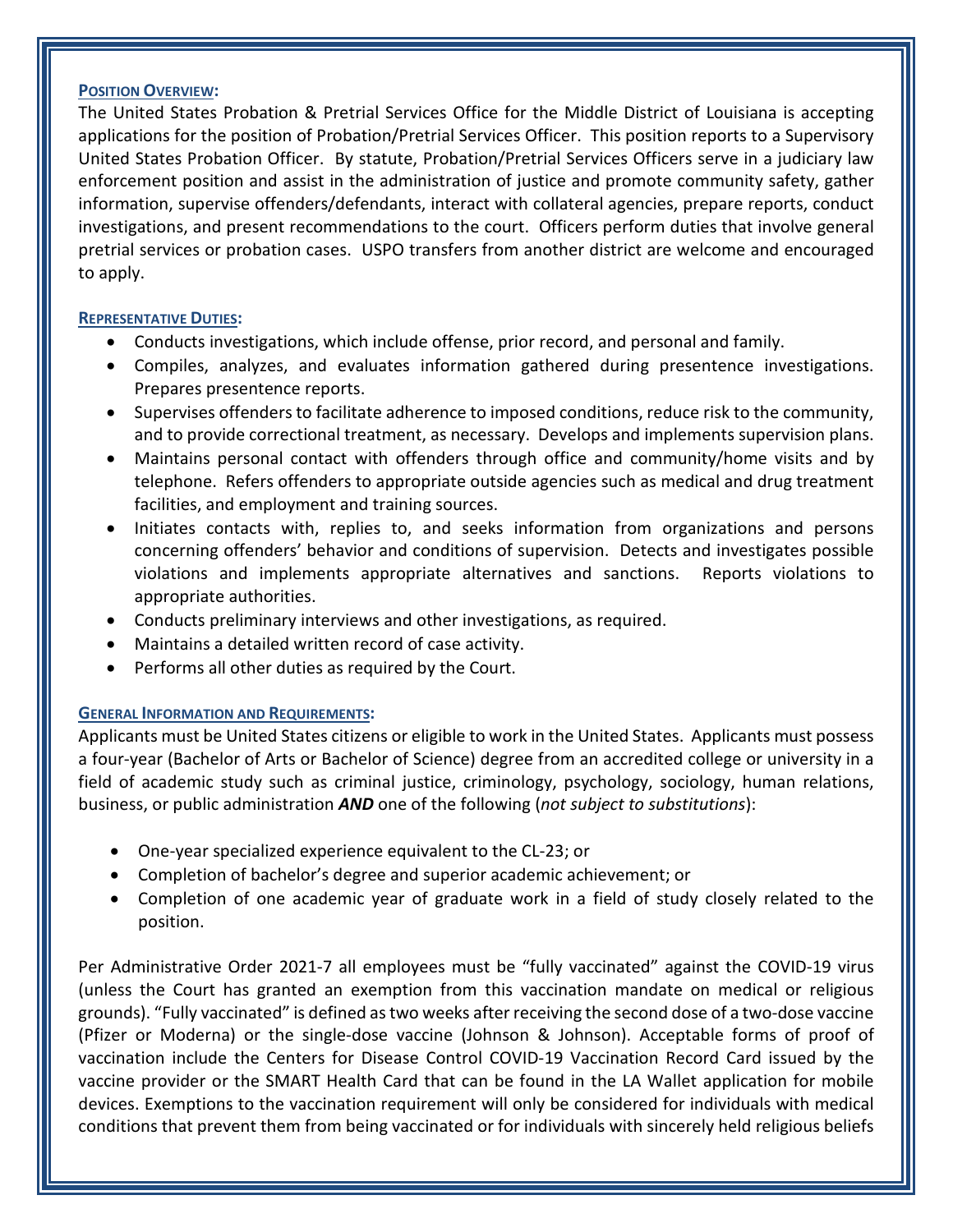that prohibit them from being vaccinated. Procedures for exemption requests will be provided upon request.

#### **PREFERRED SKILLS AND EXPERIENCE:**

- Knowledge of federal law and the criminal justice system and how it relates to the role and function of the Probation/Pretrial Services Officer.
- Strong familiarity with techniques in supervising defendants: skill in working with violent and/or difficult individuals and implementing negotiation and motivation techniques.
- Ability to exercise discretion; demonstrated skill in legal reasoning and critical thinking.
- Knowledge of automated/internet resources and systems available for conducting background checks, criminal histories, and other investigative databases (ex. National Crime Information Center)
- Excellent organizational and problem-solving skills. Ability to compile and summarize information within established time frames.
- Knowledge of legal terminology and the Bail Reform Act.
- Ability to interact and communicate effectively (orally and in writing) with individuals of diverse backgrounds including criminal defendants, law enforcement personnel, judicial personnel, and attorneys.
- Ability to follow safety procedures within the office and while in the community.
- Master's degree preferred.

# **MEDICAL REQUIREMENTS:**

The duties of Probation/Pretrial Services Officers require the investigation and management of alleged criminal offenders or convicted offenders who present physical danger to officers and to the public. In the supervision, treatment, and control of these offenders, these duties require moderate to arduous physical exercise, including prolonged periods of walking and standing, physical dexterity and coordination necessary to operate a firearm, and use of self-defense tactics. On a daily basis, officers face unusual mental and physical stress because they are subject to danger and possible harm during frequent, direct contact with individuals who are suspected or convicted of committing federal offenses.

**Prior to appointment, the selectee considered for this position will undergo a medical examination and drug screening.** Upon successful completion of the medical examination and drug screening, the selectee may then be appointed provisionally, pending a favorable suitability determination by the court. In addition, as conditions of employment, the incumbent will be subject to ongoing random drug screenings, updated background investigations every five years, and as deemed necessary by management for reasonable cause, may be subject to subsequent fitness-for-duty evaluations.

# **TRAINING REQUIREMENT:**

As a newly appointed Probation/Pretrial Services Officer you will be required to participate in and complete the Initial Probation and Pretrial Services Training (IPPT) program. The program takes place at The Federal Probation and Pretrial Academy located in Charleston, South Carolina, at the Federal Law Enforcement Training Center (FLETC). The duration of this program is 6 weeks / 29 training days. The officer must pass written and practical exams and complete required electronic learning modules in order to satisfy the graduation requirements. Enrollment will be requested once the officer is officially appointed to the position.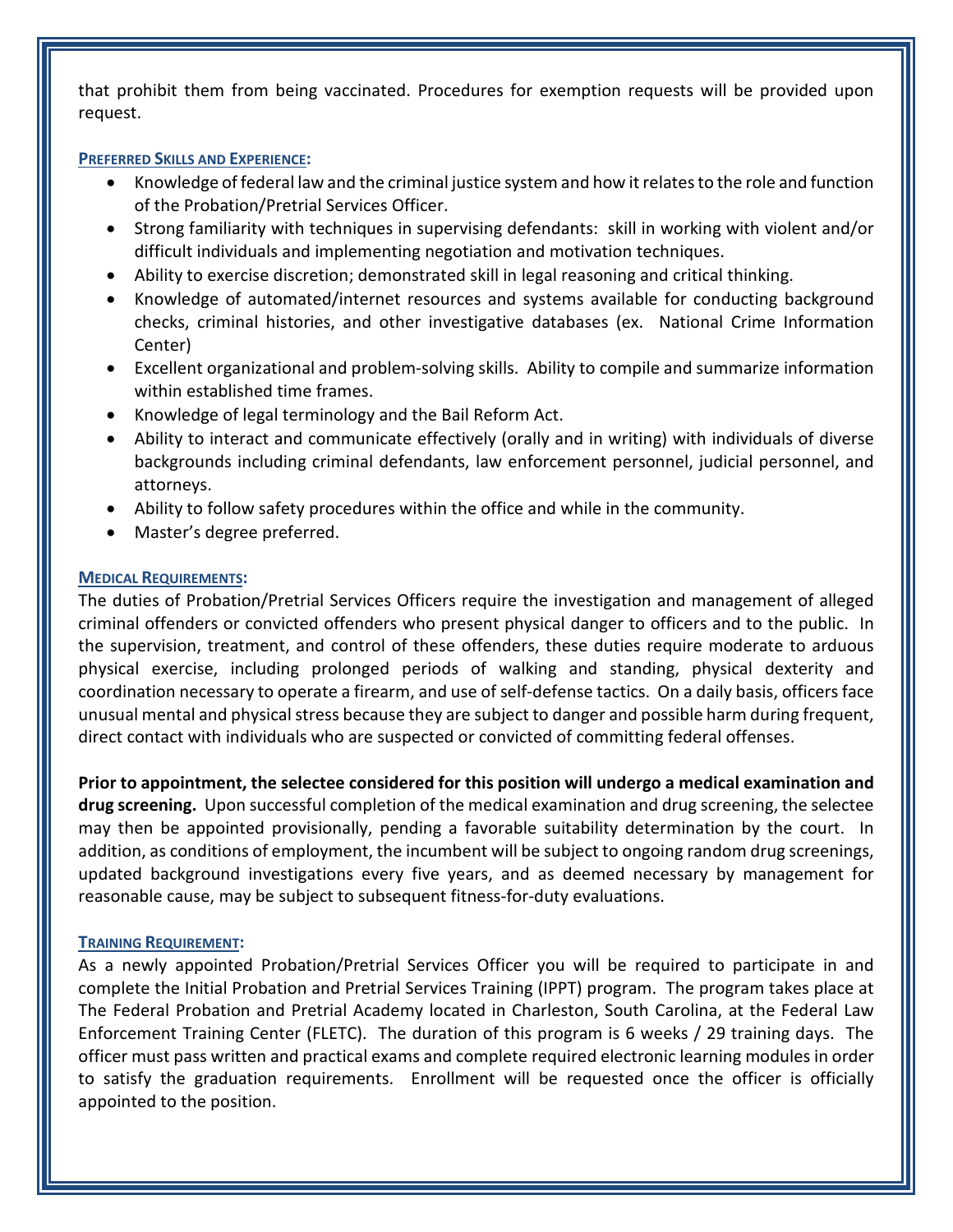#### **MAXIMUM ENTRY AGE:**

United States Probation/Pretrial Services Officers are covered under the law enforcement retirement provision that requires mandatory separation at age 57 with at least 20 years of service due to the physical requirements of the position. Therefore, first-time appointees must have not reached their 37<sup>th</sup> birthday at the time of appointment. Applicants age 37 or over who have previous law enforcement officer experience under the Civil Service Retirement System (CSRS) or the Federal Employees Retirement System (FERS) and who have either a subsequent break in service or intervening service in a non-law enforcement officer position may have their previous law enforcement officer experience subtracted from their age to determine whether they meet the maximum age requirement.

#### **BENEFITS:**

Judiciary employees serve under excepted appointment (not civil service). The Federal benefits package includes:

- Eleven paid Federal holidays
- Paid annual and sick leave
- Retirement benefits under the Federal Employees Retirement System (FERS/FRAE LEO)
- Traditional and Roth Retirement savings and investment plan under Thrift Savings Plan (TSP) with employer matching contributions.
- Health benefits under the Federal Employees Health Benefits Program (FEHB)
- Supplemental Dental and Vision Benefits offered through Federal Employees Vision and Dental Plan (FEDVIP)
- Life insurance benefits under the Federal Employees Group Life Insurance Program (FEGLI)
- Flexible Benefits Program for Health Care Reimbursement and Dependent Care Reimbursement
- Paid on-site assigned parking
- 24-hour on-site fitness facility
- This position is subject to mandatory electronic fund transfer (direct deposit) for payment of net earnings.

# **APPLICATION PROCEDURES:**

Qualified applicants should submit a complete applicant's packet which includes: a letter of interest, a current/detailed resume, three professional letters of recommendation, a copy of the applicant's last performance evaluation, and a completed Application for Judicial Branch Federal Employment (Form AO-78). Packets must be received by 12:00 PM CST on Tuesday, May 31, 2022, to be considered. You must reference the announcement number in your letter of interest. Packets will not be considered complete until all of the items listed above have been received by Human Resources. Hard copies will not be accepted. Please email or fax your complete packet to:

humanresources@lamd.uscourts.gov

(Attachment must be saved as **one** PDF file – Multiple attachments WILL NOT be accepted.)

OR

Attention: Human Resources; Fax: 225.389.3542

#### **ADDITIONAL INFORMATION:**

Due to the volume of applications received, the United States Probation and Pretrial Services Office will contact only the most qualified applicants who will be invited to one (or more) personal interview(s) and will be required to complete a written test. Applicants selected for interviews will participate via Zoom